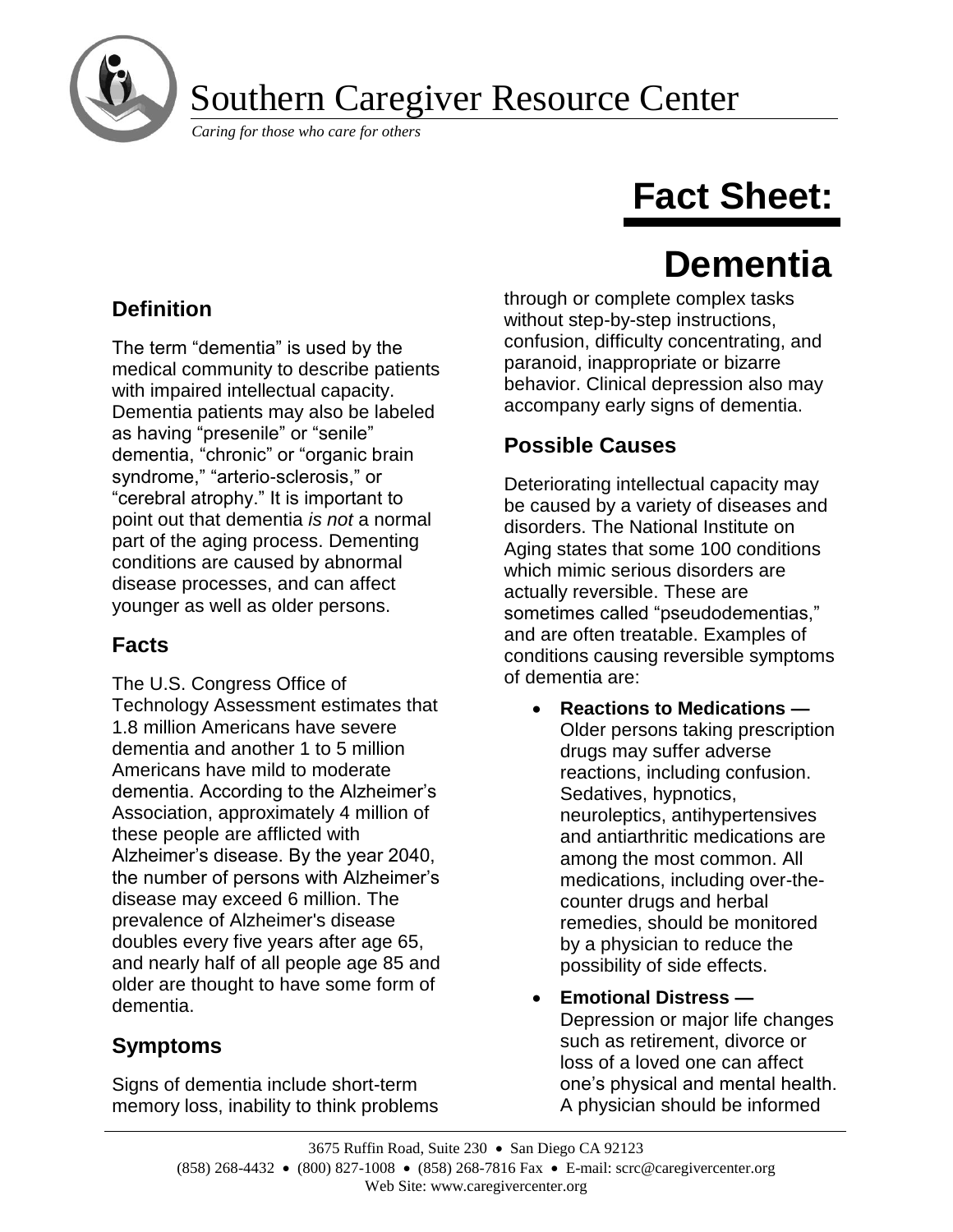about major stressful events. Severe delusional states should also be diagnosed by a psychiatrist.

- **Metabolic Disturbances —** Problems including renal failure, liver failure, electrolyte imbalances, hypoglycemia, hypercalcemia, hepatic diseases or pancreatic disorders can provoke a confusional state, changes in sleep, appetite or emotions.
- **Vision and Hearing —** Undetected problems of vision or hearing may result in inappropriate responses. This could be misinterpreted as dementia because an individual is unable to perceive surroundings or understand conversations. Hearing and eye examinations should be performed.
- **Nutritional Deficiencies —** Deficiencies of B vitamins (folate, niacin, riboflavin and thiamine) can produce cognitive impairment. Special attention should be given to patients who have difficulty in chewing, swallowing, or digesting food. Loss of taste and smell, loss of appetite, poorly fitting dentures or even difficulty shopping or preparing food may lead to nutritional deficiencies.
- **Endocrine Abnormalities —** Hypothyroidism, hyperthyroidism, parathyroid disturbances or adrenal abnormalities can cause confusion which mimics dementia.
- **Infections —** Older persons can develop infections which produce a sudden onset of a confusional state. This should be brought to the attention of a physician. Confusion caused by an infection is often treatable.
- **Subdural Hematoma** (blood clot on the surface of the brain) **—** Clots can form which create collections of fluid that exert pressure on the brain. These clots can be treated by draining the fluid before it has caused permanent damage.
- **Normal Pressure Hydrocephalus —** The flow and absorption of spinal fluid, which is manufactured inside the brain, is interrupted. When the fluid is not absorbed properly, it builds up inside the brain and creates pressure. Surgery can be performed to drain the spinal fluid into the bloodstream to relieve the pressure.
- **Brain Tumors —** Tumors in the brain can cause mental deterioration. Benign tumors can be surgically removed. For other tumors, a combination of surgery and radiation/ chemotherapy can help the patient.
- **Atherosclerosis (hardening of the arteries) —** Intellectual impairment can result when a series of small strokes occur (multi-infarct dementia). Although damage from small strokes is typically irreversible, built-up atherosclerotic plaques can be surgically removed or medically treated in order to prevent future strokes from occurring. If action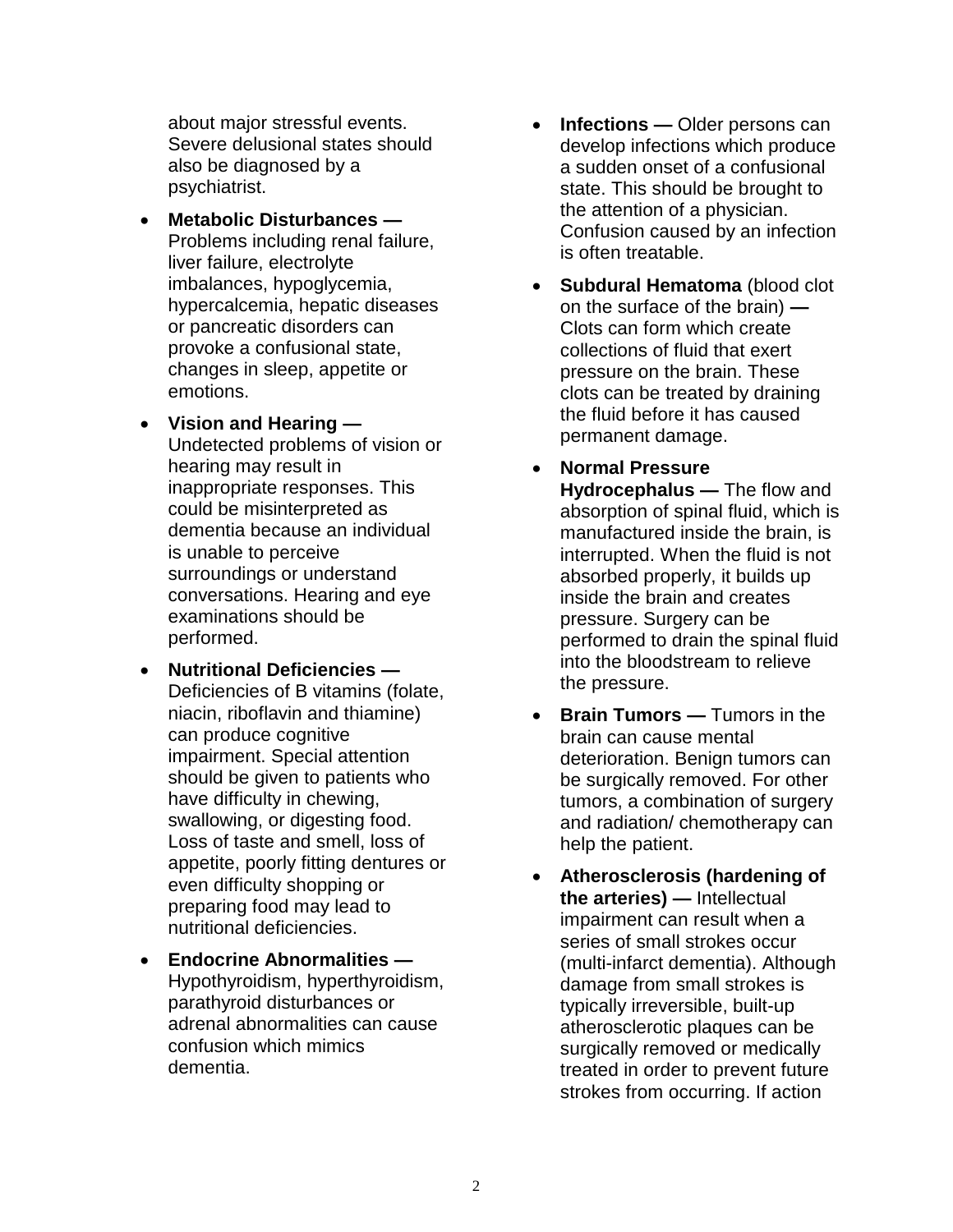is taken early enough, the person can be helped.

Certain conditions cause cognitive impairment, which is not reversible. These include:

- *Traumatic Brain Injury —* Traumatic brain injury can occur at any age. Trauma from a fall or an accident can precipitate personality, cognitive or behavior changes. If brain injury is mild, previous functioning may be restored over time. In cases of moderate to severe head trauma, brain impairment may be lasting. Careful attention should be paid to any blows to the head. Head injuries should be examined by a neurologist or rehabilitation specialist.
- *Cerebral Degenerative Diseases —* If dementia is caused by a degenerative disease, progressive cognitive deterioration cannot be reversed. The most common irreversible dementia is Alzheimer's disease. Other degenerative diseases which can also cause dementia include dementia with Lewy bodies, Parkinson's disease, Huntington's chorea and Pick's disease. Other causes of intellectual impairment include cerebrovascular accidents (stroke), anoxia (loss of oxygen to the brain), Creutzfeld-Jakob's disease, Binswanger disease, AIDS and multiple sclerosis.

### **Diagnosis**

To diagnose dementia, a complete medical and neuropsychological evaluation is recommended and a

complete patient history is very important. Brain scans such as CT ("CAT" scans) or MRI (Magnetic Resonance Imaging) are an important part of the process. PET (Positron Emission Tomography) and SPECT (Single Photon Emission Computed Tomography) are newer, less available techniques which cannot be done at all hospitals. Much of the diagnostic procedure is a process of elimination to rule out any treatable causes of dementia. In most cases, a definitive diagnosis is not possible until after an autopsy is performed. Nevertheless, diagnostic tests which rule out treatable causes of dementia are considered quite accurate when conducted by a qualified clinician.

### **Care**

Chronic or irreversible dementia requires special care. Special arrangements and support must be offered to families who care for a dementia patient at home. Behavior management techniques (such as controlling wandering, disorientation, sleeplessness or incontinence), safety precautions for home care (such as attending to electrical appliances, car keys, supervision and doors that lock) and legal considerations (for arranging finances, conservatorships or durable power of attorney) should be attended to by family caregivers. Most care is provided at home but some patients may require placement in some type of residential facility in later stages.

## **Credits**

Corey-Bloom, J., et al., 1995, Diagnosis and Evaluation of Dementia, *Neurology,*  45:211-218.